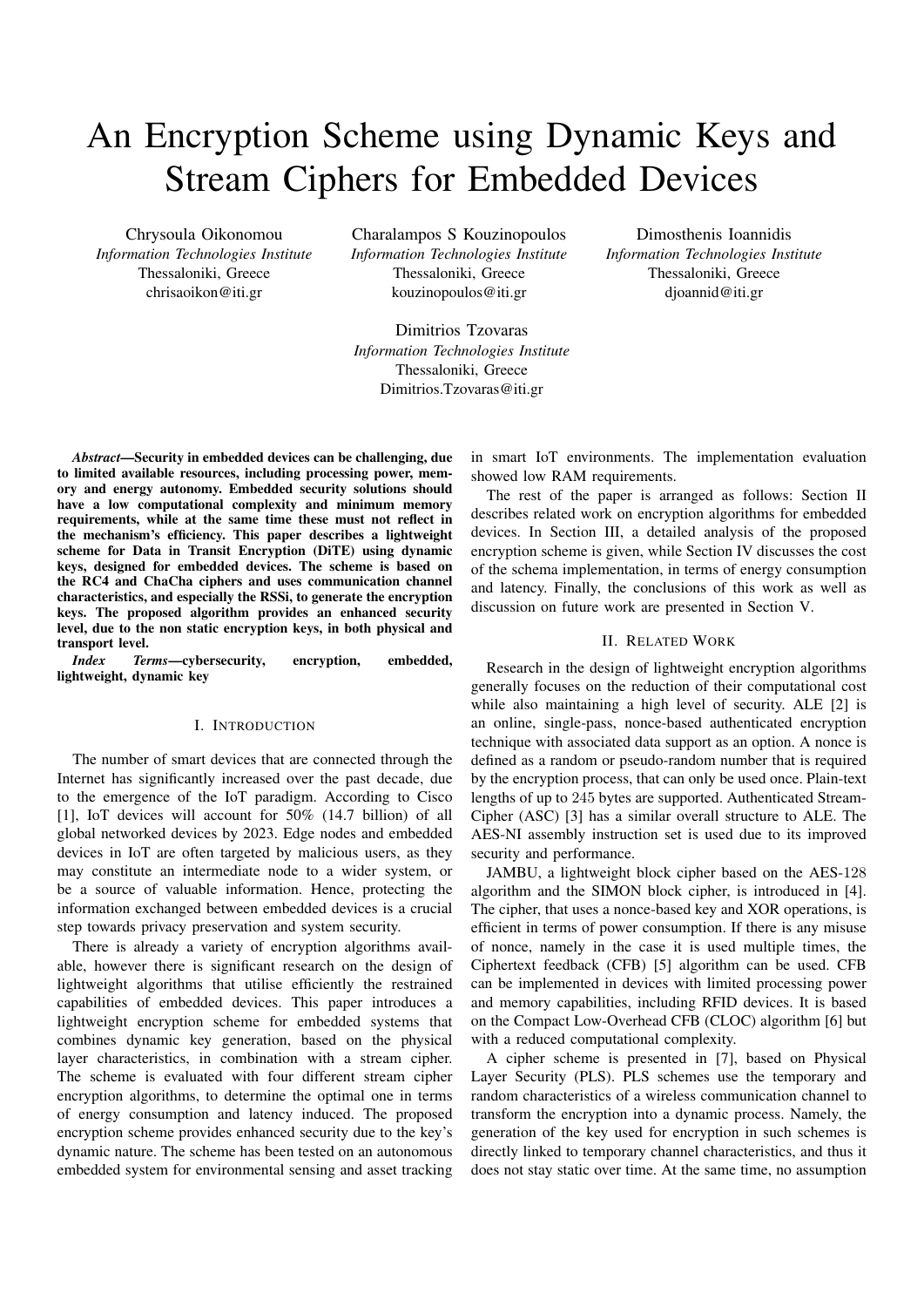needs to be made for the end devices, as the physical layer is shared to any kind of device. Therefore, such schemes are suitable for any device with wireless communication capabilities. The scheme includes a secret key which is calculated by both endpoints of a communication link, using an estimation of the Channel State Information (CSI). The drawback of this algorithm lays on the fact that CSI information can also be obtained by a malicious user that can potentially estimate the channel properties of the communication. This was addressed in [8], by encrypting the preamble of network packets. The preamble has a length of 56 bits and allows communicating devices to synchronise their receiver clocks, providing bit-level synchronisation.

## III. PROPOSED DITE DESIGN

## *A. Stream Ciphers and Reused Key attacks*

Stream Ciphers are encryption algorithms used to encrypt data by combining it with a keystream. During the encryption process, the plaintext is being processed on a digit by digit basis, along with the corresponding digits of the keystream, in order to produce the encrypted sequence. To combine the keystream and the plaintext data, an XOR operation is frequently used. Stream ciphers are more efficient than other types of ciphers, such as block ciphers, in terms of execution time and hardware complexity, however they are vulnerable to attacks known as Reused Key attacks. Such attacks are based in the use of the same encryption key more than once. In that case, an attacker may retrieve the plaintext information due to the commutative property of the XOR operation. In order to address this threat, an input that can not be predicted due to its (pseudo)random nature is added to provide the initial state of the cipher, known as Initial Vector (IV).

The stream ciphers evaluated in the context of this paper's implementation are the ChaCha [11] HC-128 [12], Rabbit [13] and RC4 [14] ciphers. The selection of these algorithms was based on their minimal requirements in terms of memory and processing power. All of the above work by generating lengthy key-stream sequences and appending them to data bytes. The ciphers encrypt data by XORing it sequentially with keystream bytes. The first three algorithms use an IV during their initialisation phase while the RC4 does not. Instead, the static nature of the RC4 secret key is transformed by introducing a nonce in the key generation process, derived by physical channel characteristics. The rest of the algorithms are enhanced, in terms of security, by the added nonce.

#### *B. DiTE Scheme*

The DiTE scheme is used to encrypt network packets. The process begins after the message to be sent is formed into a structured network packet, the input frame. Each input frame is divided into three parts:

- Public information
- Frame preamble
- Actual data frame

The first part is kept in plain-text while the second and third parts are encrypted in phases L2 and L3 of the scheme. A visualisation of the DiTE scheme is presented in Fig. 1



Fig. 1. Key Generation and Encryption Scheme

The proposed scheme has three phases of execution. The first one, L1, is the key generation process, which requires a secret key and a nonce. The secret key is stored encrypted in the memory of the low-power platform and is shared among the trusted devices of the network, while the nonce is produced using the channel characteristics. It is important to note that the same nonce is required by both ends of the communication, so a high level of synchronisation is required between them to produce the exact same nonce. For the nonce generation, the Received signal strength indication (RSSi) is used, which measures the power in a received radio signal. Initially, RSSi is transformed into a bit-stream and is subsequently hashed. After obtaining both the secret key and the nonce, a XOR operation is performed. Then, the result of the operation is hashed. For the hash function, the SHA-512 key is used, therefore the hashed value has a length of 512 bits. This is the dynamic key. The dynamic key is then split into four parts of equal length  $(K1,$  $K2, K3, K4$ , with each part consisting of 128 bits.

However, if a key is solely derived from the communication channel characteristics, it can be possible for an attacker to calculate it. Thus, a lot of attention needs to be paid during the key generation process to maintain the randomness of the channel characteristics and add a certain complexity to the formation of the keys. A further security measure that was taken in order to address this weakness is the preamble encryption. The preamble is utilised in the receiver to accomplish frequency synchronisation, automatic gain control (AGC) training, and symbol timing estimation. Thus, if such information is available in plain text, attackers may be able to retrieve channel characteristics that can lead to the encryption key. The preamble encryption, or  $L2$  phase, uses  $K1$  and  $K2$  as the required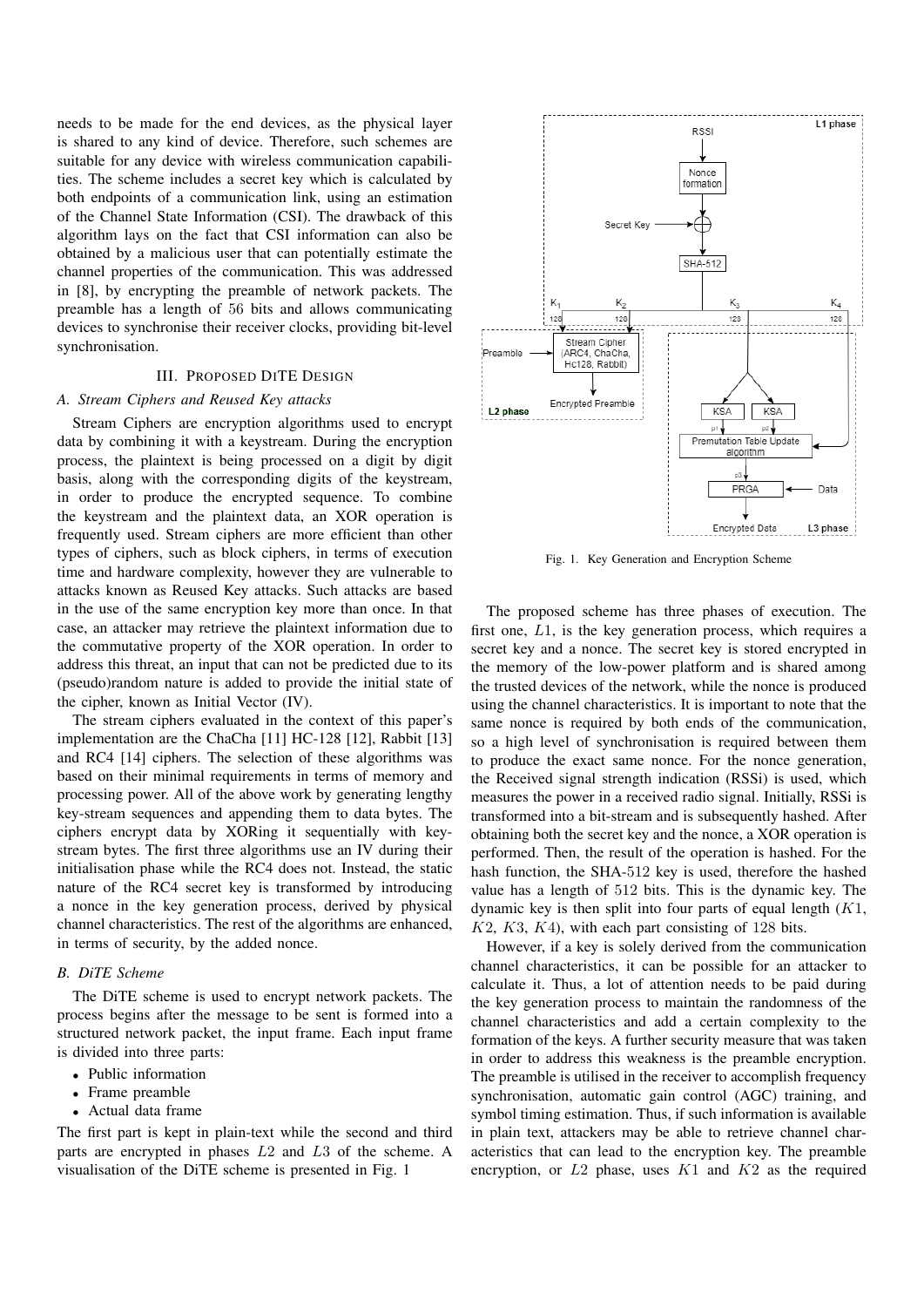TABLE I LATENCY INDUCED FROM THE STREAM CIPHERS

|          | Key Generation             | Encryption    |
|----------|----------------------------|---------------|
| ChaCha   | $512 \ \mu s$              | $608 \mu s$   |
| $HC-128$ | $19712 \ \mu s$            | $323 \mu s$   |
| RC4      | 1111 $\mu$ s               | 190 $\mu$ s   |
| Rabbit   | $1763 \text{ }\mu\text{s}$ | $86 \; \mu s$ |

Key-Scheduling Algorithm

for  $i \leftarrow 0$  to N do  $S[i] \leftarrow i$ end for  $j \leftarrow 0$ for  $i \leftarrow 0$  to N do  $j \leftarrow (j + S[i] + k[j \mod k$ eylen] mod N) swap  $(S[i], S[j])$ end for return S

|  |  | Fig. 2. RC4 KSA |  |
|--|--|-----------------|--|
|--|--|-----------------|--|

seed and IV to a stream cipher that encrypts the preamble. As previously mentioned, three out of the four algorithms tested, use both a seed and an IV. In these cases, K1 is used as the seed-key while  $K2$  is used as the IV. In the case of the RC4 cipher,  $K1$  and  $K2$  are concatenated to form the single key required. The plaintext preamble is then encrypted with this cipher.

Phase L3 includes the key generation process and the encryption of the actual data needed to be transmitted, using a variation of the RC4 algorithm. Sub-keys  $K3$  and  $K4$  are utilised for the formation of the permutation tables  $p1$  and  $p2$ , that are used to generate the final permutation table  $p3$ . the algorithm used to generate the permutation tables is the Key-Scheduling Algorithm (KSA) of the RC4 stream cipher, presented in Fig. 2.  $K$  is the secret key while  $N$  is the length of the permutation table.  $p3$  is generated using the algorithm shown in Fig. 4. This algorithm also requires the use of a bytestream, that in the current context corresponds to 4. Finally, p3 is used to generate the keystream that is XORed with the actual data using the Pseudo-Random Generator Algorithm (PRGA) of RC4, as given in Fig. 3.

#### IV. IMPLEMENTATION AND RESOURCES REQUIREMENTS

The proposed encryption scheme of this paper is based on the work presented in [9]. This paper presents an implementation of the aforementioned work on a low-power platform and suggests the use of the ChaCha stream cipher in the L2 phase of the scheme. The platform used was the following characteristics. The MCU of the system is based on the high-performance ARM Cortex-M4 32-bit RISC core operating at a frequency of up to 80MHz. The core features a floating-point single-precision unit which supports all ARM single-precision data-processing instructions and data types. It also has 1MB of Flash memory and 320KB of SRAM.

| Pseudo-Random Generation Algorithm                      |
|---------------------------------------------------------|
| $i \leftarrow 0$                                        |
| $i \leftarrow 0$                                        |
| for $r \leftarrow 1$ to N do                            |
| $i \leftarrow (i+1) \% N$                               |
| $j \leftarrow (j + S[i]) \% N$                          |
| swap $(S[i], S[j])$                                     |
| cipher $\leftarrow$ S[ (S[i] + S[j]) % N ]              |
| ciphertext[n] $\leftarrow$ cipher $\oplus$ plaintext[n] |
| end for                                                 |
| return ciphertext                                       |

|  |  |  | Fig. 3. RC4 PRGA |
|--|--|--|------------------|
|--|--|--|------------------|

| Permutation Update Algorithm                                                                                                                                  |
|---------------------------------------------------------------------------------------------------------------------------------------------------------------|
| for $i \leftarrow 0$ to N do<br>$p_3[i] \leftarrow i$<br>end for                                                                                              |
| for $i \leftarrow 0$ to N do<br><b>if</b> hash[i] $> 0x80$ <b>then</b><br>$p_3[i] = p_1[i]$<br>else<br>$p_3[i] = p_2[i]$<br>end if<br>end for<br>return $p_3$ |

Fig. 4. Permutation Table Update Algorithm

The procedure followed for both encryption and decryption is similar. The first step includes the keys generation for both the receiver and the transmitter. The information required during this process is available to both of them, without the need to exchange further data. The challenging point in this step implementation was the RSSi calculation. The RSSi is susceptible to multiple characteristics of the endpoints as well as the environment. In order to maintain the RSSi stable during the implementation, the following measures were taken to ensure that there were no interference from the environment:

- No physical obstacles were present between the two communicating devices
- The distance between the two communicating devices was constant
- There were no other 802.11 sources that might cause radio interference

After the keys have been obtained, a XOR operation is performed for the encryption or the decryption of the plain/cipher text. Hence the requirements are common for the transmitter and the receiver.

Table I presents the latency that is induced by each of the stream ciphers, used the for the preamble encryption. In order to calculate the energy required for the code execution, specialised hardware that enables the accurate calculation of the system power consumption was used. During the execution time, a total of 4.37KB RAM is used and 31.23KB of flash memory.